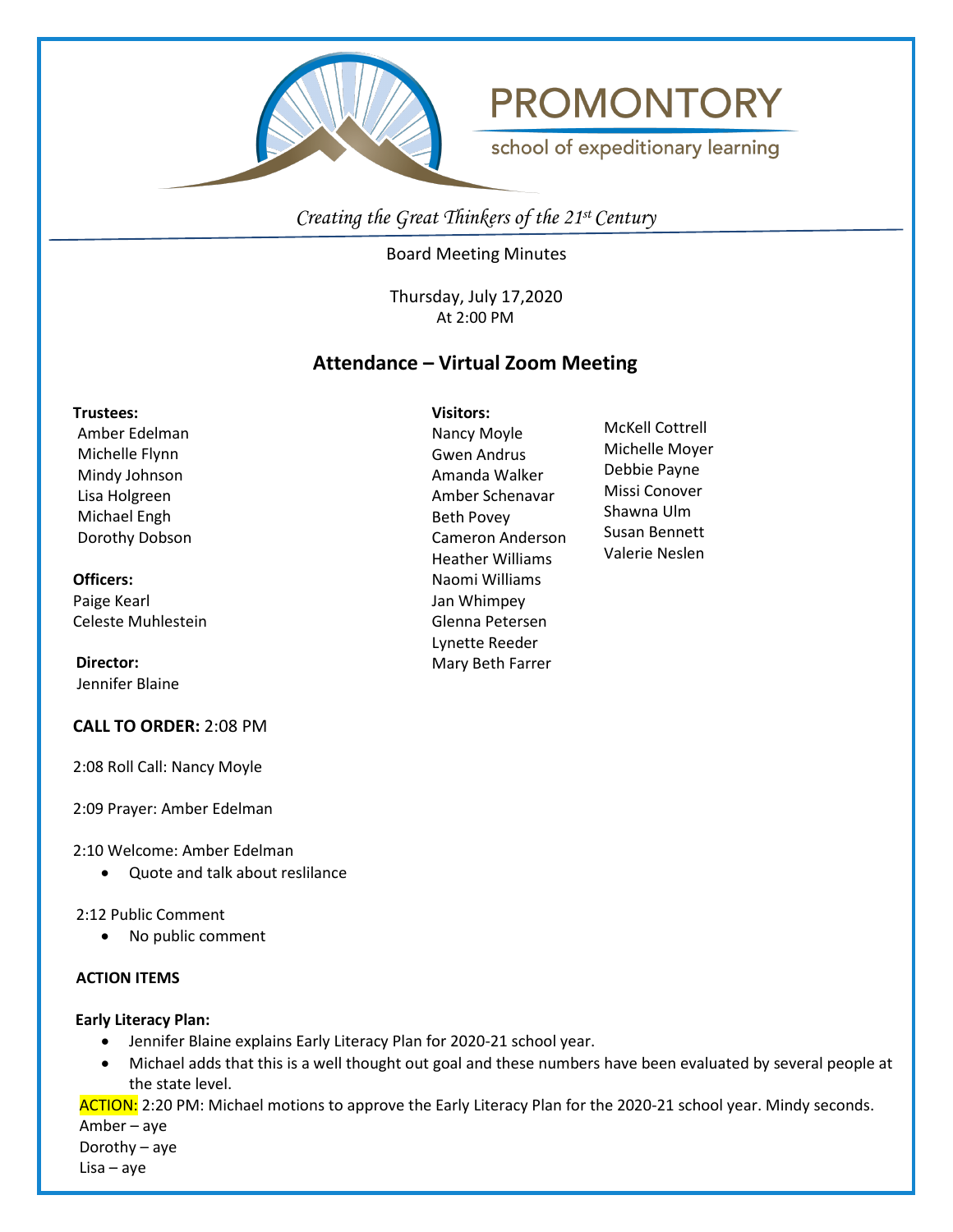Mindy – aye Michelle – aye Michael – eye Voting is unanimous. Early Literacy Plan approved for the 2020-21 school year.

#### **2020-21 Fall Reopening Plan**

- Jennifer shares her plan and her screen stating that Promontory will be having a modified schedule for fall of 2020-21 school year. Half of the students will come on A day (Monday/Tuesday) and the other half will come on B day (Wednesday/Thursday.) Students will be working remotely from home on the days they are not at school. Fridays at school will be fore students who are invited to attend the school for small group work and remediation as needed. All other students will be working from home. Sanitization processes are explained as well.
- Michael questions who will perform the sanitization processes and how many times per day? Suggests that if we get parent volunteers we would not have to ask teachers and aides to do more and not have to hire more people to do the sanitizing. That could help the teachers and staff focus on teaching.
- Michelle states concerns about students on distance learning being able to have the "Promontory" experience.
- Jennifer says that one way to stay true to our mission and vision is by having CREW daily check-ins. That way our remote students can have that social and emotional learning; CREW is what sets Promontory apart, along with adventure and expedition. She notes that parent support will determine how successful this can be.
- Amber says that we are hoping this is temporary and we will work to get students back in the classroom full time as soon as it is possible to do so and to follow the state's guidelines at the same time.
- Michael asks the clarifying question about how when they approved the distance learning for Promontory that the distance learning plan was a commitment for the entire school year.
- Jennifer responds that yes, it is a commitment for the year. If we got to a place where everyone could come back to school and no students/parents wanted to continue in the distance learning, then we could end it. But if people were wanting to continue, we would carry it through the school year.
- Mindy says that many people have ideas to keep the distance learning true to the vision of Promontory. She asks to explain the processes of how we got to the decisions of split schedule.
- Jennifer held meetings parents, teachers, board, staff, etc and many ideas ranging from all day vs split vs online and offering all three options. Jennifer and staff members were trained on the ways that the State of Utah wants schools to mitigate risk and asked that plans for complying would be turned in by August  $1<sup>st</sup>$  for state approval. There were more meetings, conversations, and Zoom meetings. The Bear River Health Department gave feedback on our possible plans. We took into consideration the social/emotional, physical, and mental health well being of students, families, and staff. We chose the A/B schedule because it was the only way we could see to meet the social distancing guidelines and still offer some in-school options for our students to help their social/mental health.
- Amber notes that the results of the parent surveys were very close, but that the majority wanted distance or the A/B schedule. The majority of teachers wanted the A/B schedule.
- Lisa doesn't want to go into the fine details, but wonders about how the at-home wellness assessment will work if they will be too hard for some of the families to fit into the busy morning schedule. Answer: the state gave a list of symptoms to check for. Parents can fill out the form in the morning and staff will print a list of students who have been checked each morning. Students who have not been able to be screened will have their temperature taken at the door in the morning.
- Amber clarifies that it was in the state requirements to establish a plan to assist families in conducting symptom checking and access to thermometers; we are then supposed to monitor staff and students.
- There will be one teacher for distance learning. How will he manage different grades? He has taught two years in Washington and the last year began digital with his class using Google Classroom and communicating digitally. He will separate the crews into age groups and we will take it as it goes.
- The question of if we are going to use the Red, Green, Yellow, Red phases from the state in this plan. No, those were planning tools to help us make our guidelines, but they will not be in the presentation for the town hall meetings.
- How will it be communicated to parents when there is a case at school? Answer: we will be working with the health department. They will guide us on what we need to do as a school and we will follow their guidance.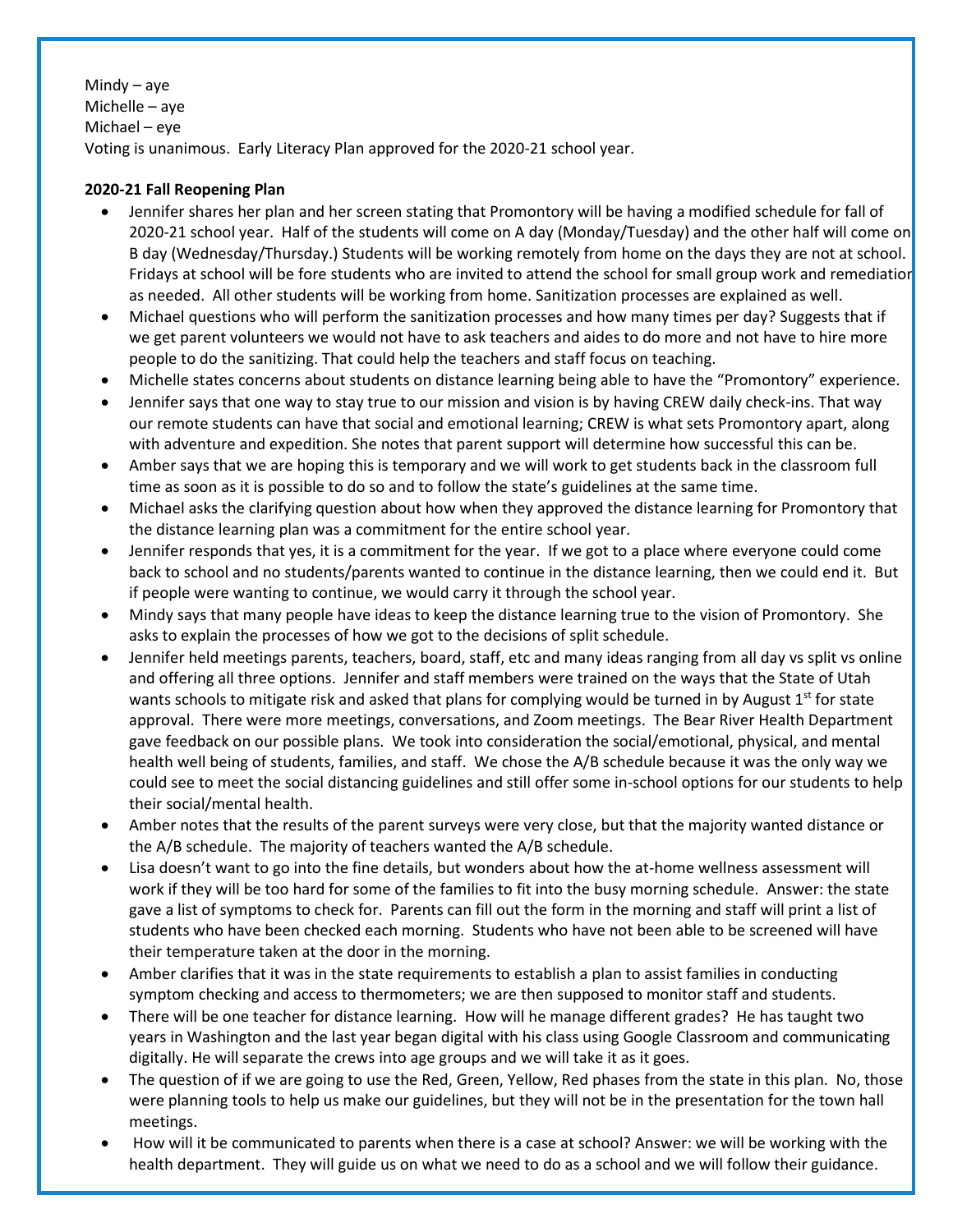- They have their own committee working on that right now. Tracing and informing cases is one reason we are doing controlled groups of students – we should always be able to know who was around whom. FERPA privacy laws will be followed so we won't be able to give names or clues as to who has the illness.
- Amber says we will have small-group fieldwork and adventure days within our own county. We will be able to use the cafeteria as we implement social distancing as much as we can.
- Mindy says that in the beginning, we felt best about A/B schedule, but then when considering the hardships on families and their schedules and how taxing it would be, we had decided to come back full time. But when it became clear that we could not come back full time and at the same time protect students and teachers in the best ways available with everyone back in the classroom and following the health department guidelines at the same time, we went back to A/B and feel very good about it.
- Debbie is in charge of putting together the A/B schedule so that families are together and is trying to see if geographical location can be a factor so that carpooling can still be an option.
- Paige asks if there will ever be a place in the school where masks will not be required.
- Amber responds that we are working with the health department and the state for clarification on this question. Everything we've seen says they must wear them at all times. The health department has asked us to wear them at all times.
- Mindy notes that Governor Herbert has a common sense directive meaning that those with disabilities and similar issues can use shields and other forms of social distancing if needed.
- Valerie asks if there is still a 180-day requirement. Our calendar has the same start and end date, but the 180 day requirement has been waived. We have not seen that any of the state tests have been lifted.
- Lisa asks Celeste about a mask crew. Celeste says there is a mask-sewing crew chaired by two ladies. People are volunteering to sew. Material will be provided and donated. Jennifer can get Celeste a number of masks to shoot for.
- Michael asks if now that the plan will be posted, if parents look at the A/B schedule and decide to switch to distance learning, will we be able to handle the influx of students wanting to switch? We will get a second distance learning teacher if needed?
- Jennifer says that we will anticipate moving current teachers to distance learning if necessary. We are not planning to hire an additional teacher until we see the official registration numbers.
- Michael notes that in his experience in public places, children have done very well wearing masks and that if the adults model good behavior, the children will do fine.
- Dorothy notes that her autistic nephew has done very well with a mask.
- Amber reminds that teachers, staff, and parents will set the stage for success or struggle with mask wearing.

# ACTION: 3:16 PM

Dorothy motions to approve the 2020-21 Fall Reopening Plans for Promontory School. Lisa seconds the motion.

Amber – aye Dorothy – aye Lisa – aye Mindy – aye Michelle – aye Michael – aye Voting is unanimous. The 2020-21 Fall Reopening Plan is approved.

## **2020-21 School Calendar Adjustment**

- Jennifer explains the calendar adjustments: Friday is short day because on the alternate day schedule the two groups were not working out evenly with Wednesday being the short day. If Friday is short day, it's almost exactly even.
- We are working on Back-To-School Night.

# ACTION: 3:24 PM

• Michelle motions to approve the 2020-21 School Calendar with proposed revisions. Mindy seconds the motion. Amber – aye

 Dorothy – aye Lisa – aye